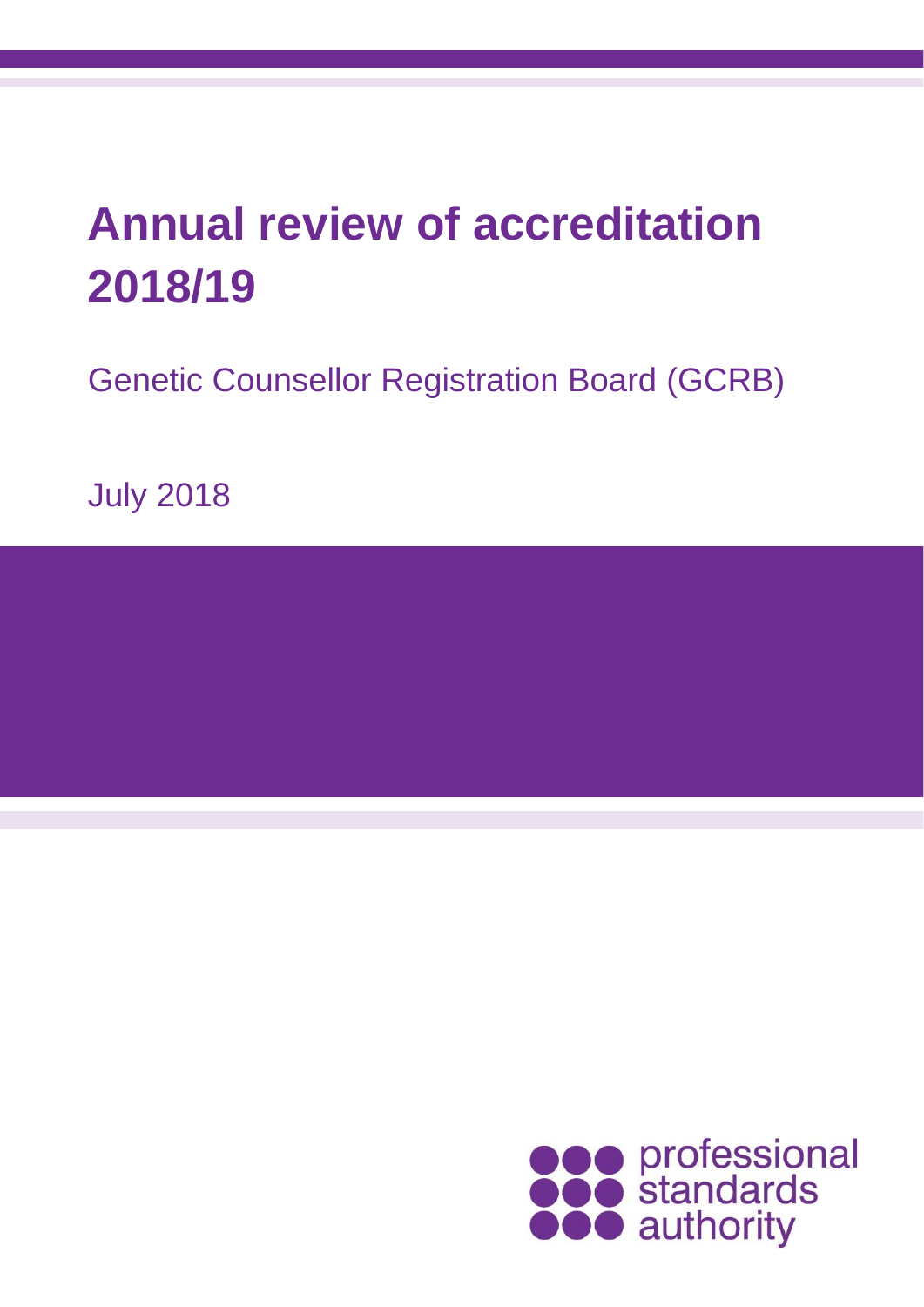### **Contents**

| 2. Assessment against the Standards for Accredited Registers 4 |  |
|----------------------------------------------------------------|--|
|                                                                |  |
|                                                                |  |
|                                                                |  |

### **About the Genetic Counsellor Registration Board**

The Genetic Counsellor Registration Board (GCRB) registers:

• Genetic Counsellors.

Its work includes:

- Setting and maintaining standards of practise and conduct
- Maintaining a register of qualified professionals
- Assuring the quality of education and training
- Requiring registrants to keep up their skills up to date through continuing professional development
- Handling complaints and concerns raised against registrants and issuing sanctions where appropriate.

As of April 2018, there were 208 registrants on GCRB's register. GCRB was first accredited on 10 May 2016. This is the second annual review and this report covers the period 10 May 2017 to 10 May 2018.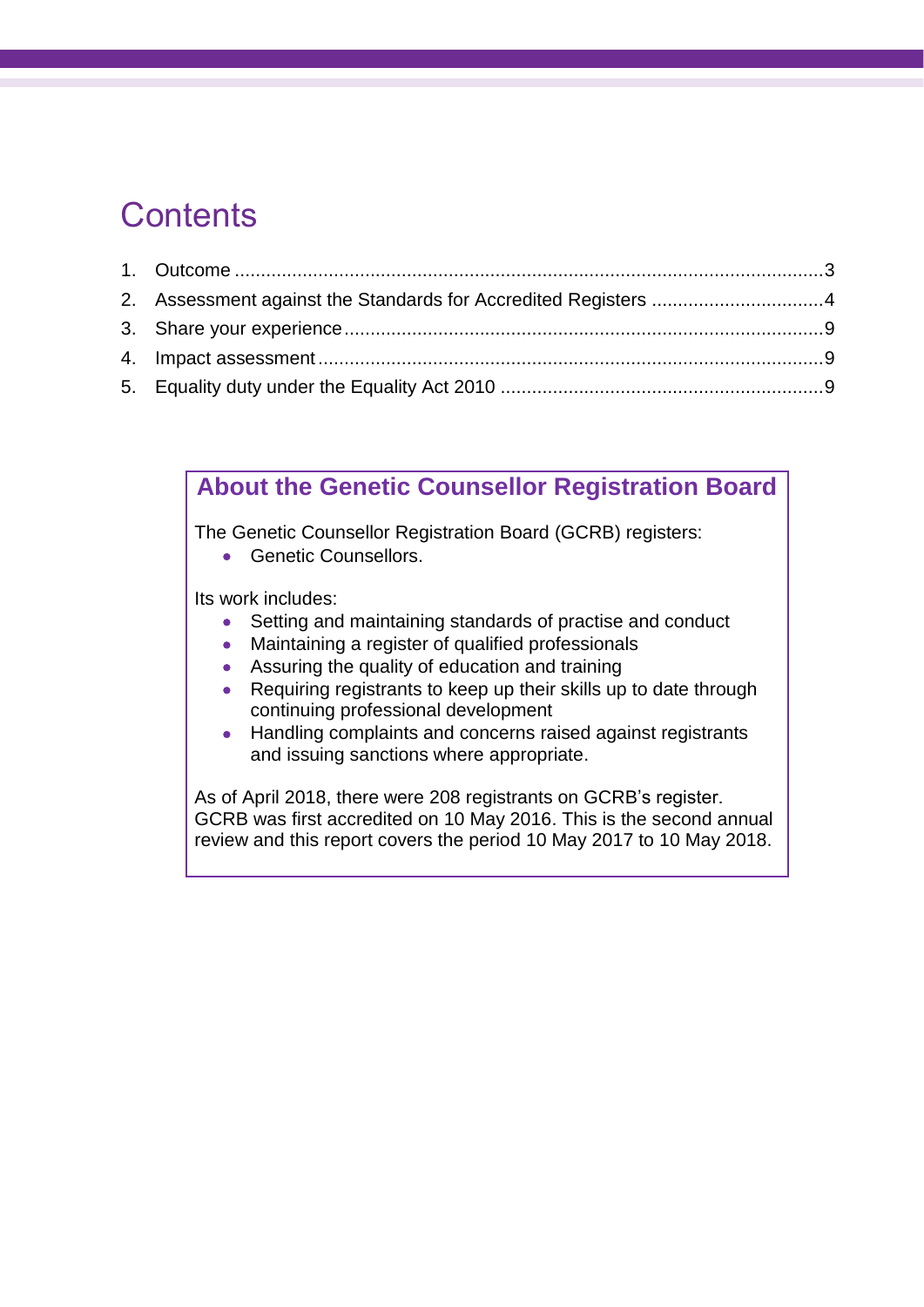## <span id="page-2-0"></span>**Background**

The Professional Standards Authority accredits registers of people working in a variety of health and social care occupations not regulated by law. To be accredited, organisations holding such registers must prove that they meet our demanding [Standards for Accredited Registers](https://www.professionalstandards.org.uk/accredited-registers/about-accredited-registers/our-standards) (the Standards). Accreditation is reviewed every twelve months.

Accreditation can be renewed by a Moderator in cases where there are no concerns that a register is not meeting the Standards. A Moderator can issue Recommendations and note Achievements.

Where concerns do exist, or information is not clear, a targeted review will be recommended by a Moderator. The outcome of this review is assessed by an Accreditation Panel, who can decide to are renew accreditation, renew accreditation with conditions, suspend accreditation or remove accreditation. Panels may also issue Recommendations and note Achievements.

- **Condition** Changes that must be made within a specified timeframe to maintain accreditation
- **Recommendation** Actions that would improve practice and benefit the operation of the register, but do not need to be completed for compliance with the Standards to be maintained. Implementation of recommendations will be reviewed at annual renewal
- **Achievement** Areas where a register has demonstrated a positive impact on one of the four pillars of the programme; protection, choice, confidence and quality.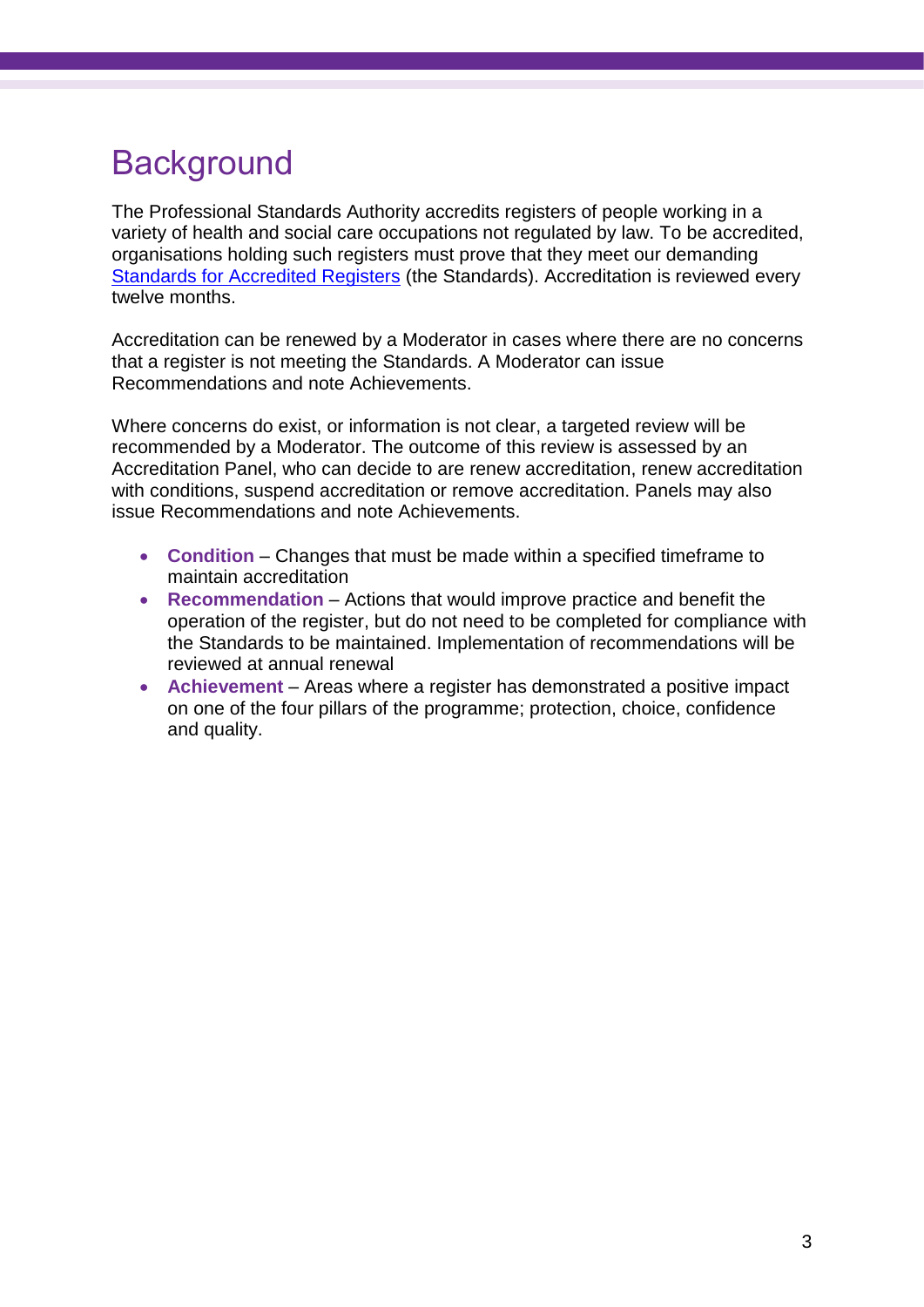### **Outcome**

Accreditation for GCRB was renewed for the period of 10 May 2018 to 10 May 2019.

Accreditation was renewed by a Panel on 9 July 2019 following a targeted review of Standards 3 and 10c. A Moderator had determined that all other Standards were met, but that insufficient evidence had been provided to demonstrate continuing compliance with Standards 3 and 10c.

No Conditions were issued.

The following Recommendation was issued to be implemented by the submission of annual renewal documentation:

1. GCRB should review its risk matrix and satisfy itself that it has considered all the mitigations it offers (see paragraphs [3.1](#page-4-0)[-3.8\)](#page-5-0).

<span id="page-3-0"></span>The following report provides detail supporting the outcome.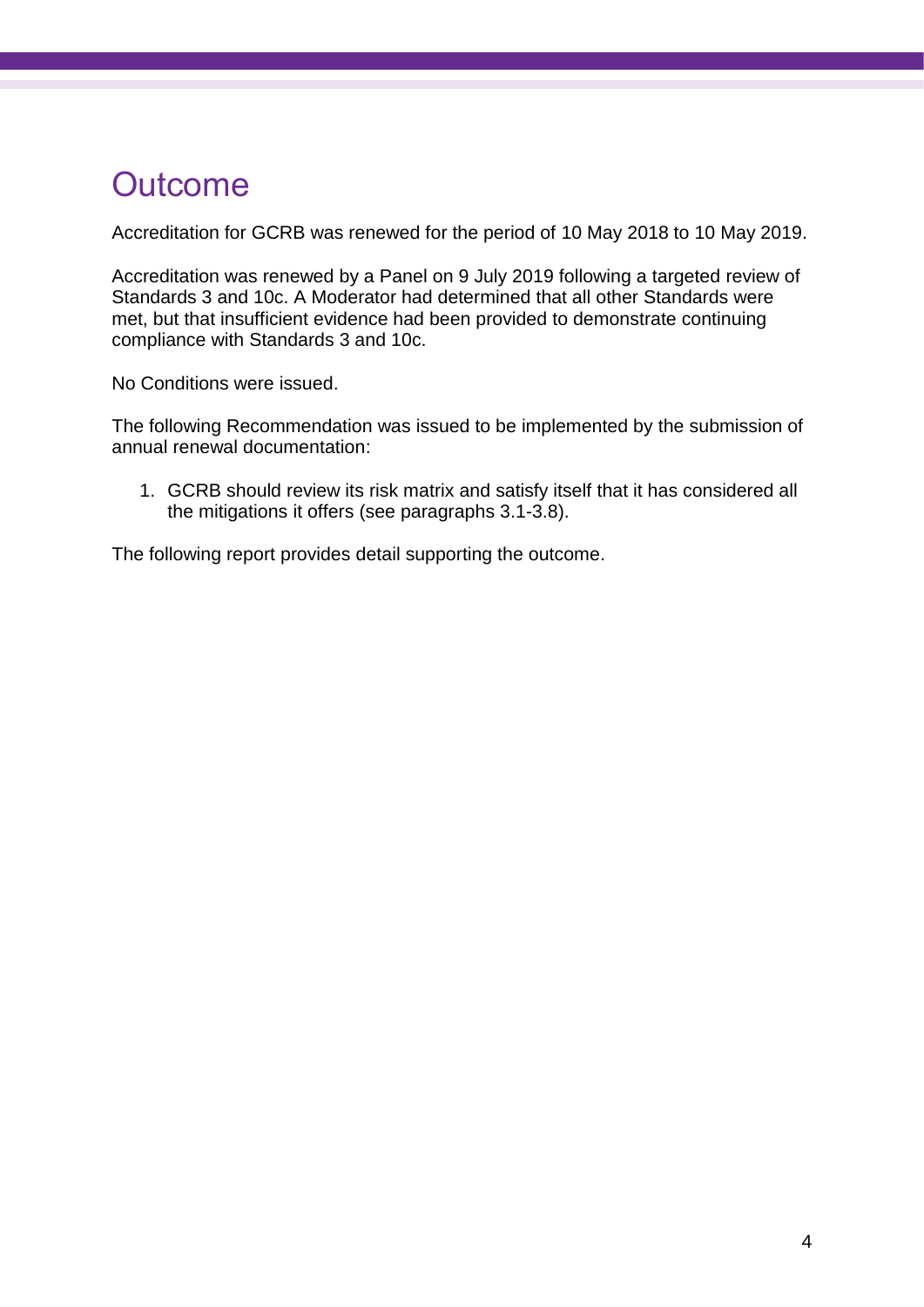### Assessment against the Standards for Accredited Registers

**Standard 1: the organisation holds a voluntary register of people in health and/or social care occupations**

- 1.1 There have been no significant changes reported or noted in the past year. Registrant numbers have remained stable with a small increase of seven taking the total number of registrants to 208.
- 1.2 The Authority found that this Standard continues to be met.

**Standard 2: the organisation demonstrates that it is committed to protecting the public and promoting public confidence in the occupation it registers**

- 2.1 There have been no significant changes reported or noted in the past year.
- 2.2 The Authority found that this Standard continues to be met.

#### **Standard 3: risk management**

- <span id="page-4-0"></span>3.1 There have been no significant changes reported or noted in the past year. GCRB confirmed that the risk matrix submitted in 2017 remains in place. The team reviewed the risk matrix and confirmed that no risks had been added or removed and that no changes had been made to the risk factors.
- 3.2 At last year's annual review GCRB reported that it was working with the Joint Committee for Genetic Counsellor Registration (JCGCR) on reviewing its risk matrix. GCRB noted that as part of this review, an email had been sent out to all Lead Genetic Counsellors to ask them about their perception of risk. The Panel reviewed the risk matrix that had been supplied and noted that some of the residual risk factors were increasing or remained static despite the controls put in place. The Panel noted that the risk matrix was being reviewed and suggested that this be included in the review.
- 3.3 GCRB reported that the JCGCR had not completed this review yet and provided the following update 'A review of risks within genetic counselling practice is being undertaken through the Lead Genetic Counsellors group currently, the findings of which are likely to be discussed at the annual joint lead Genetic Counsellor/Association of Genetic Nurses and Counsellor/GCRB meeting at the end of the year. The GCRB will engage actively in this and report any themes which may impact the risk matrix currently in place at the next renewal.'
- 3.4 The Moderator reviewed the risk matrix and noted that some risks remain high and are not always mitigated, and that the GCRB is not reflecting the impact of the mitigation of the register for some risks.
- 3.5 The Moderator raised concerns that the evidence provided by GCRB was insufficient to demonstrate that it 'has a thorough understanding of the risks presented by their occupation to service users and the public - and where appropriate, takes effective action to mitigate them' and that it is 'vigilant in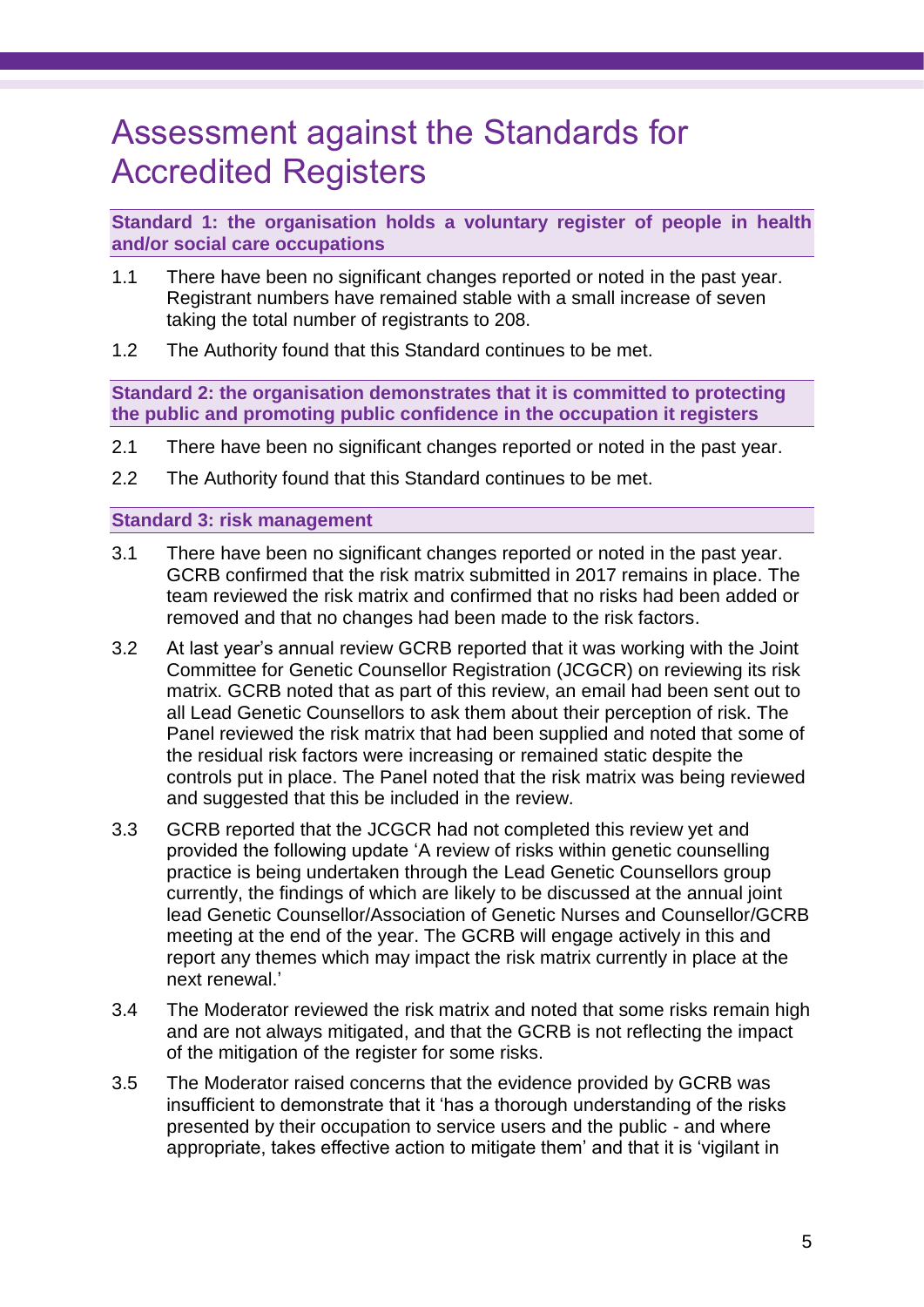identifying, monitoring, reviewing and acting upon risks associated with the practise of its registrants'.

- 3.6 The Moderator requested that GCRB review and update its risk matrix and submit it to the Panel and provide further information to demonstrate ongoing compliance with Standard 3.
- 3.7 GCRB provided an updated risk matrix to the Panel. The Panel reviewed the risk matrix and determined that GCRB has a thorough understanding of risk. The Panel noted that some of the risk factors remain static and that whilst this may be true of some risks, the Panel considered that GCRB may not have fully taken into account all mitigations, including those involved its registration requirements, which might impact on the risk scores. The Panel decided to issue the following Recommendation: GCRB should review its risk matrix and satisfy itself that it has considered all the mitigations it offers.
- <span id="page-5-0"></span>3.8 GCRB confirmed that it will continuously monitor the risk matrix, and that it was discussed at the last Board meeting and will be a standing item in future.
- 3.9 The Authority found that this Standard was met.

**Standard 4: the organisation demonstrates that it has sufficient finance to enable it to fulfil its voluntary register functions effectively including setting standards, education, registration, complaints and removal from the register**

- 4.1 There have been no significant changes reported or noted in the past year. The team reviewed the public documents available through Companies House and the latest draft accounts provided by GCRB and noted that GCRB appears to continue to be financially sustainable.
- 4.2 The Authority found that this Standard continues to be met.

**Standard 5: the organisation demonstrates that it has the capacity to inspire confidence in its ability to manage the register effectively**

- 5.1 There have been no significant changes reported or noted in the past year.
- 5.2 The Authority found that this Standard continues to be met.

**Standard 6: the organisation demonstrates that there is a defined knowledge base underpinning the health and social care occupations covered by its register or, alternatively, how it is actively developing one. The organisation makes the defined knowledge base or its development explicit to the public**

- 6.1 There have been no significant changes reported or noted in the past year.
- 6.2 The Authority found that this Standard continues to be met.

#### **Standard 7: governance**

7.1 At last year's annual review, the Panel discussed the Patient Interest and Participation Group (PIP), which was designed to be a lay group who would be responsible for reviewing the website, public facing literature and commenting on policy decisions. At initial accreditation the GCRB committed to reviewing the advice of the PIP group and providing clear published minutes of the decisions made. The initial Panel noted that with the PIP group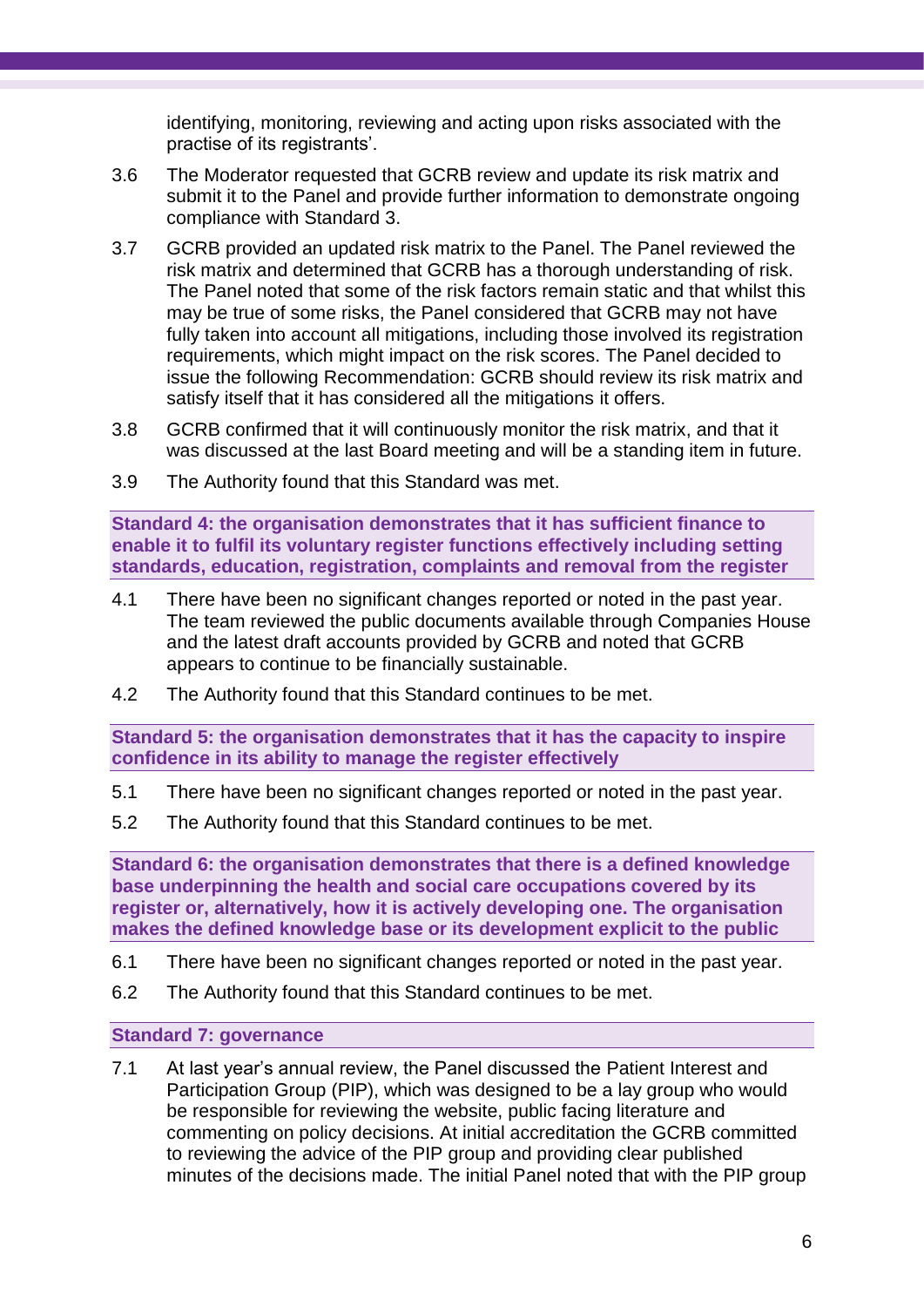along with the lay membership on the Board, independent oversight was not required as this would not be proportionate to the size of GCRB. Last year the Panel noted that the group was being developed and that the GCRB aimed to have the PIP group in place by the end of 2017. The Panel decided to issue the following Learning Point: the GCRB should update the Accreditation team when the PIP group had been set up.

- 7.2 GCRB reported that four members had been appointed and that it was interviewing a fifth member within the next few months with the aim of the first meeting being held later this year. The PIP group will receive an induction from one of the Board members and the Patient Representative who sits on the Board will act as a liaison.
- 7.3 GCRB reported that it has appointed two new Board members and a new Educational Associate. GCRB noted that it is planning to change its Terms of Reference to allow it to increase the Board membership by another professional member, this will be raised at the AGM.
- 7.4 GCRB has provided examples of its stakeholder engagement over the past year, including hosting a stand at the UK and Eire Association of Genetic Counsellors Conference and producing a poster on the process of becoming an Accredited Register and what this means to counsellors, service users and employers to the European Society for Human Genetics in May 2017.
- 7.5 The Authority found that this Standard continues to be met.

#### **Standard 8: setting standards for registrants**

- 8.1 There have been no significant changes reported or noted in the past year.
- 8.2 At last year's annual review, GCRB reported an emerging area of employment was private testing laboratories which will require Genetic Counsellors to assess the quality of the tests being reported. GCRB noted that the Clinical Genetic Society was developing guidelines and that GCRB would link to these once they were published.
- 8.3 The GCRB noted that it is aware of issues around private testing laboratories and that the Clinical Genetics Society have not completed their guidelines yet. The GCRB stated that once these are complete the GCRB will ensure that the guidelines are linked through their website. They will also link to them on the GCRB Twitter account to raise awareness. The team noted that private practice is included within the risk matrix, however GCRB have not included any mitigations and as such the risk factors are static and remain at a catastrophic level.
- 8.4 The Authority discussed the risks surrounding private testing laboratories and noted that this should be specified within GCRB's risk matrix. This should be addressed as part of the targeted review.
- 8.5 The Authority found that this Standard continues to be met.

#### **Standard 9: education and training**

9.1 There have been no significant changes reported or noted in the past year.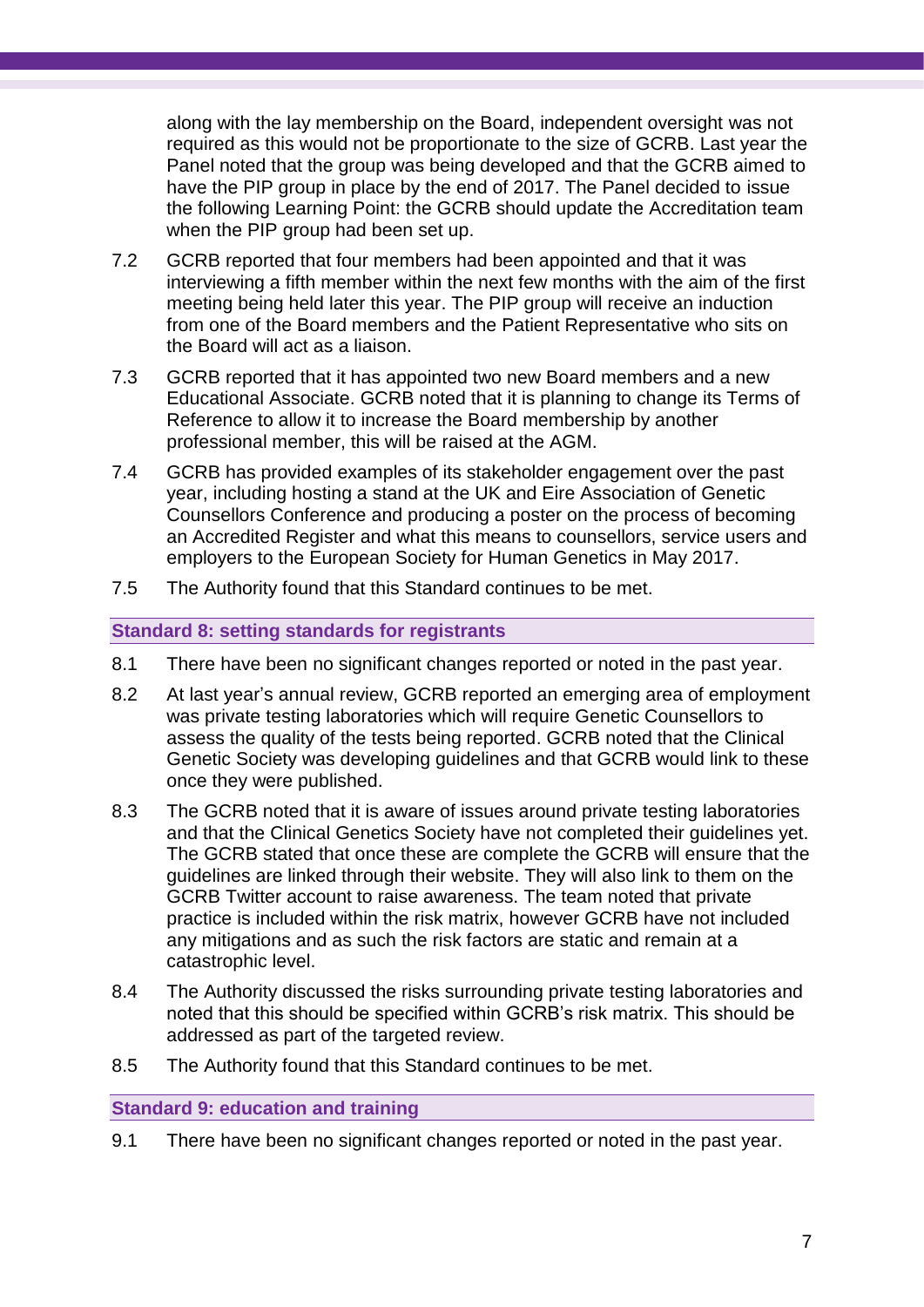- 9.2 GCRB noted that it has updated its reciprocity guidelines. GCRB has agreements with Boards in Australasia, South Africa and Europe that allow applicants from these areas who are registered with the relevant Board to apply for UK registration with a reduced portfolio. GCRB confirmed that the main change is that American and Canadian Genetic Counsellors are no longer able to submit a reduced portfolio for GCRB registration and must work for two years full time in the UK and submit a full portfolio, even if they are a Certified Genetic Counsellor with the American or Canadian Boards to be registered.
- 9.3 GCRB reported that all overseas candidates are also now required to request an Eligibility Certificate from the GCRB to confirm they are eligible to register. This is discussed further under Standard 10.
- 9.4 The Authority found that this Standard continues to be met.

#### **Standard 10: management of the register**

- 10.1 GCRB has noted that overseas applicants will need an Eligibility Certificate to apply for GCRB Registration. To gain a certificate an applicant needs to submit an *Evaluation of eligibility form* accessed through the website along with the fee. The applicant must submit evidence of their academic and professional qualifications. If the criteria (published in the [Overseas](http://www.gcrb.org.uk/media/9332/overseas-guidelines-v2-jan-2017.pdf)  [Guidelines\)](http://www.gcrb.org.uk/media/9332/overseas-guidelines-v2-jan-2017.pdf) are met then the applicant is provided with an Eligibility Certificate and has three years to register.
- 10.2 The Moderator noted that the criteria set by GCRB could result in Genetic Counsellors working in the UK but being unregistered and that this was a potential risk to the public. The Moderator raised concerns that there was insufficient information about GCRB's selection of criteria and whether this risk had been considered.
- 10.3 The Moderator also raised concerns that there was insufficient information that GCRB had considered the potential impact on individuals, including under the Equality Act 2010 of its overseas guidelines.
- 10.4 The Moderator requested further information from GCRB about its criteria for registering overseas applicants and confirmation from GCRB that the impact of its overseas guidelines on individuals, including under the Equality Act 2010, had been considered.
- 10.5 GCRB noted that it has developed its overseas eligibility criteria to be consistent with those that UK qualified genetic counsellors are required to meet. Both UK qualified and overseas qualified genetic counsellors are required to gain two years clinical experience before they are eligible to register with GCRB.
- 10.6 GCRB reports that its equivalence process is designed to assure prospective employers that prospective registrants with overseas qualifications meet GCRB's standards of education and training and so support overseas qualified registrants when seeking employment in the UK. GCRB developed its eligibility certificate for this purpose, as the certificate indicates that the holder has the required education and training standard to join the register. Holders of the certificate then have three years to complete registration which includes gaining the required clinical experience.